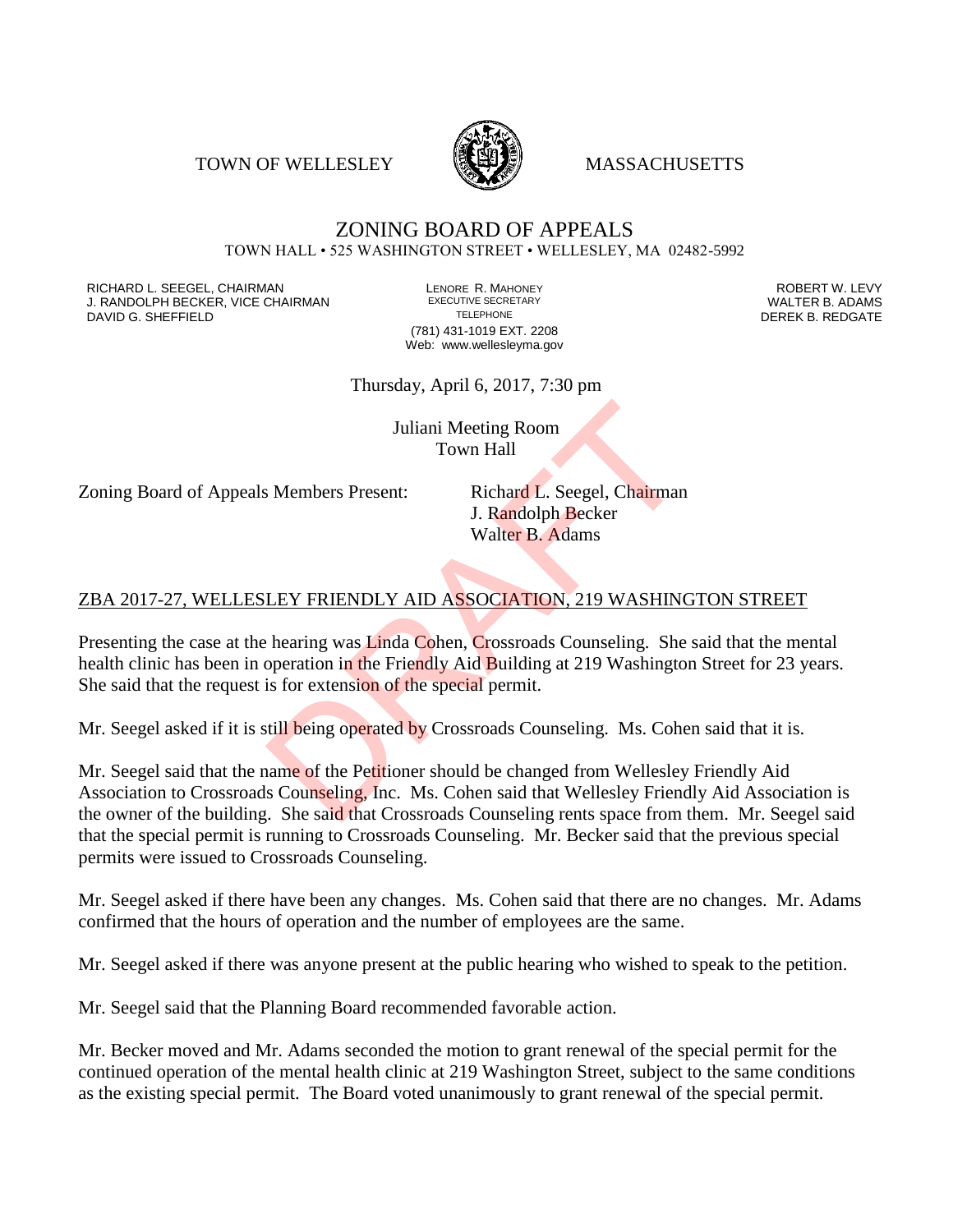## ZBA 2017-28, ELYSE FISHKIN, 67 BEECHWOOD ROAD

Presenting the case at the hearing was Elyse Fishkin, the Petitioner.

Mr. Seegel asked if there have been any changes. Ms. Fishkin said that the only changes are her clients. She said that there is no change in the number of clients. She said that parking is on site.

There was no one present at the public hearing who wished to speak to the petition.

Mr. Seegel said that the Planning Board recommended favorable action.

Mr. Becker moved and Mr. Adams seconded the motion to grant the special permit for a use at 67 Beechwood Road for a speech therapy practice, subject to the same conditions as the previously granted special permit. The Board voted unanimously to grant the special permit.

# ZBA 2017-24, JONATHAN & RACHEL LOWE, 30 LAUREL AVENUE

Presenting the case at the hearing were Jonathan Lowe, the Petitioner, and David Whitney, Architect.

Mr. Lowe said that the proposal is for an addition to the back of the existing house. He said that they will remove a portion of the house that is nonconforming and replace it with an addition that will be conforming. He said that everything that they will be doing will be by right. He said that the only issue is that a distant corner of the house is too close to the side property line.

Mr. Becker asked about the back left corner of the house. He said that there is a structure with a dimension 5.6 feet on the Plot Plan that he was unable to reconcile with Plan A1.1. He said that there is a line through the middle of that area and there is a proposed stairway that goes down that he did not see on the First Floor Plan. Mr. Lowe said that the steps and the shed will be removed. He said that it is shown on Demolition Plan, D1.1. He said that the Site Plan shows the proposed construction and the part to be demolished. beech therapy practice, subject to the same conditions as<br>d voted unanimously to grant the special permit.<br>AN & RACHEL LOWE, 30 LAUREL AVENUE<br>thearing were Jonathan Lowe, the Petitioner, and David<br>coposal is for an additio

Mr. Adams said that something will be removed and the new addition is going to come within 5. 6 feet of the edge of the property. Mr. Seegel said that it will come with 5.6 feet of the edge of the house. Mr. Lowe said that the closest that the proposed construction will come to the side property line is 21 feet. Mr. Seegel said that all of the side yards will be conforming except for the right front of the house that is pre-existing at 14.1 feet. Mr. Adams said that the left rear corner is also pre-existing nonconforming at 17.9 feet. He said that the pre-existing nonconforming setback will be reduced.

Mr. Adams asked if the Petitioner spoke with the neighbors about what they plan to do. Mr. Lowe said that the neighbors are aware that they will be making changes. He said that they have not seen the specific details. He said that they have been talking about it for years. He said that the neighbors have all done projects as well. Mr. Adams said that it is not required but the Board always encourages Petitioners to show their plans to their neighbors.

Mr. Seegel asked if there was anyone present at the public hearing who wished to speak to the petition.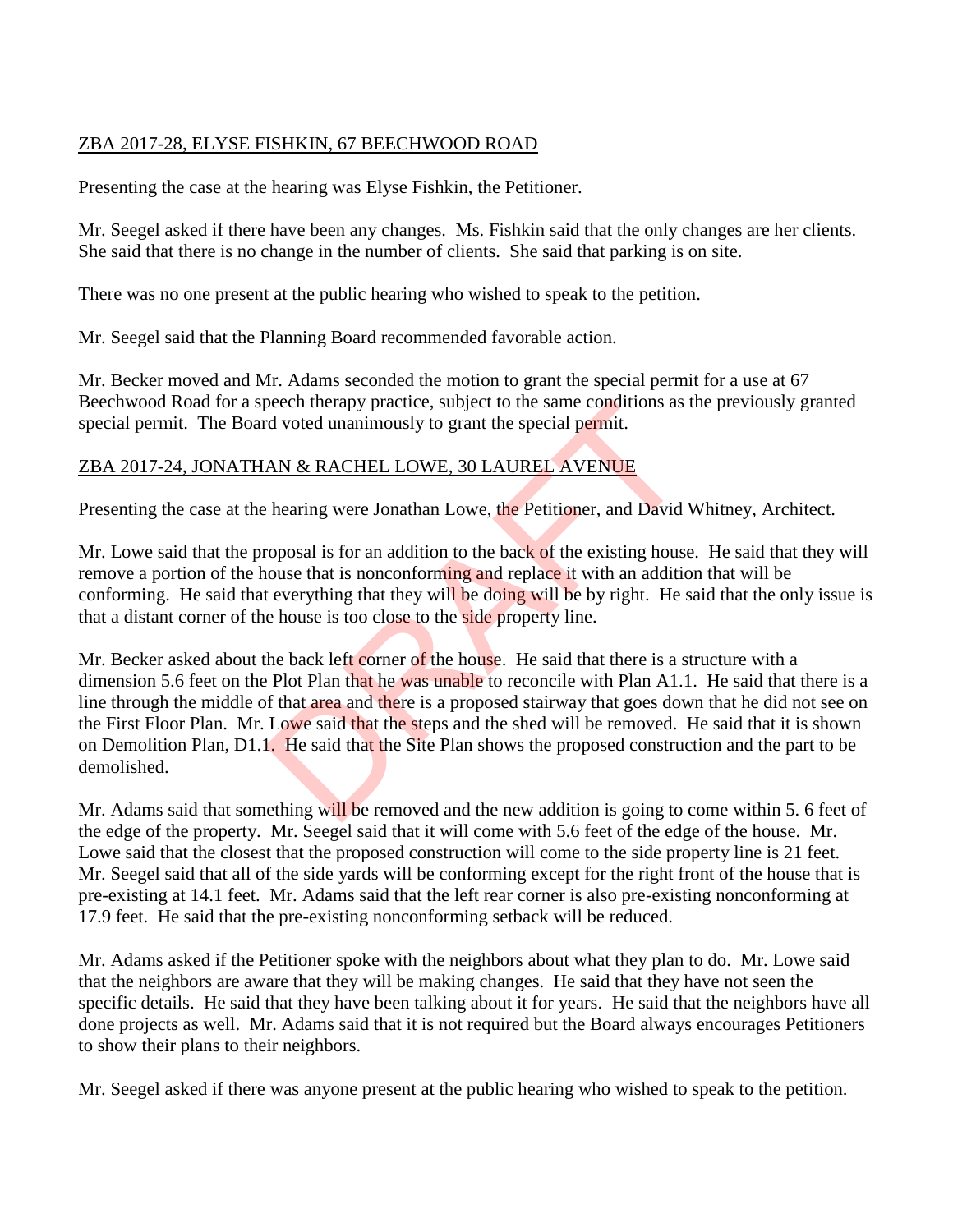Mr. Seegel said that the Planning Board recommended approval of the special permit.

Mr. Adams moved and Mr. Becker seconded the motion to approve a special permit for a complying addition that will be constructed at the rear of the property. The Board voted unanimously to grant the special permit.

#### ZBA 2017-25, RAY & CAROLYN CARDIN, 17 CLIFTON ROAD

Presenting the case at the hearing was Ray Wiese, representing Ray & Carolyn Cardin, the Petitioner. Mr. Wiese said that he came before the Board previously for approval of a project. He said that he did not realize at the time that the Engineer had not put the air conditioning condensers on the plan. He said that the plans have been revised to show the condensers. He said that there are other options for location of the condensers on the property that are either grossly aesthetically awful or would require them to put the condensers so far away that the efficiency rating of the air conditioning system will drop, according to his HVAC mechanic. He displayed a panoramic photo that shows the corner where they would like to put the condensers.

Mr. Wiese said that the existing setback is just over 17 feet. He said that the new addition is a little further back. Mr. Seegel asked about placing the condensers under the deck. Mr. Wiese said that is one of their options. He said that there is an efficiency issue with that. He said that there is also a transfer of vibration.

Mr. Wiese said that when he first started working around town, less than 10 percent of the houses had air conditioners. He said that he went out to Clifton Road and the road noise from Route 9 would drown out the noise from an old condenser. He said that he spoke with the HVAC man who said that there is a special condenser that they could put under the owner's office but he has been living with a terrible office for 15 years. He said that they are giving him a new and his biggest concern is that every time the condenser kicks on, it will be a severe detriment to the occupant whereas it would not be a detriment to the neighborhood or the neighbors in the proposed location. perty that are either grossly aesthetically awful or would<br>aat the efficiency rating of the air conditioning system wisplayed a panoramic photo that shows the corner where the<br>sixisting setback is just over 17 feet. He sai

Mr. Adams said that there must have been many more plans when the Petitioner went for the first approval. He said that the plans that were submitted for this petition do not tell the Board anything about the basement or where the condensers will connect into the system. Mr. Wiese said that the entire HVAC system is brand new. He said that there will be two units. He said that one unit will be located in the basement, 15 feet or less from where they would like to put the condensers. He said that the second unit will be located in the attic. Mr. Adams asked why it was not put on the other side between the deck and the garage. Mr. Wiese said that on that side there is a small strip that is the only view from the house out back from the kitchen. He said that you look out from the deck to the patio and there is a small strip of land. He said that there is the neighbor's garage and then the fence and the white noise of Route 9 there. He said that if they were to put the condensers there, the travel distance would be greater. He said that whatever noise it generates will bounce off of the garage, which is stucco. Mr. Adams said that he was thinking about locating the condensers under the deck on that side. Mr. Wiese said that they looked into all of those things.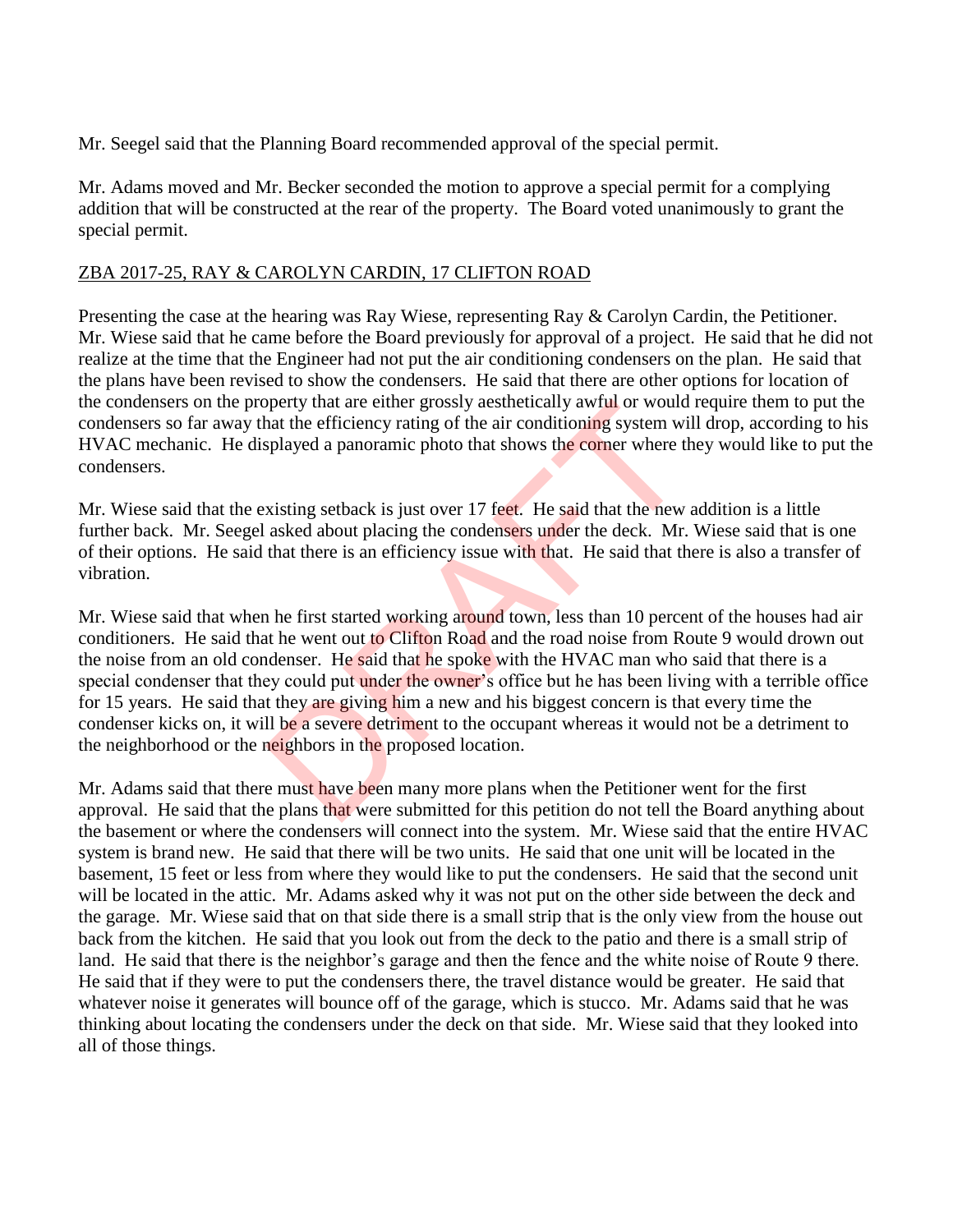Mr. Seegel said that if the condensers were included in the previously approved petition, they probably would have been approved as a special permit/finding. He said that he thought that this petition should be for a special permit/finding. He said that the corner of the house is 16.7 feet and the condensers are further away than that. Mr. Wiese said that he requested a special permit. He said that he thought that he would just be able to get relief through the Inspectional Services Department. He said that the Building Department required them to request a variance. Mr. Seegel said that it is a special permit, not a variance.

Mr. Becker said that the bylaw for air conditioning condensers is clearly concerned about noise. He said that he did not see anything that helps him to look at the condensers and say that they do something to take care of noise. Mr. Seegel asked if Mr. Wiese has any specs on the condensers. Mr. Wiese said that he can get them. He said that the new condensers are not as loud as they used to be. He said that his bigger concern with the distance outside of that area is efficiency, which is a lot of what the regulations are designed to promote. He said that there is a unit that could go below the office. He said that if it required mitigation for noise, they could put a fence to the right of it. He said that you hear road noise from Route 9 all along Clifton Road.

Mr. Seegel said that he was not too concerned about noise. He said that the condensers are behind the house and there is a three-car garage to the left and Route 9 is on the opposite side of the yellow house.

Mr. Becker said that the Board always has difficulty with these petitions because the criteria for a variance don't really anticipate this case. Mr. Seegel said that there is an existing nonconforming setback. He said that he thought that this could be treated as a special permit. Mr. Becker said that the Petitioner applied for a variance and it was advertised as a variance. Mr. Adams said that is the higher standard.

Mr. Wiese said that the owners would have come tonight but they are traveling.

Mr. Seegel asked if there was anyone present at the public hearing who wished to speak to the petition.

Mr. Seegel said that he was inclined to ask that the petition be re-advertised as a special permit. Mr. Becker said that he would not feel bad approving it as a variance if he had something about the condenser that told him that it was good, bad or indifferent. He said that Mr. Wiese said that for all of the other alternatives, he would bear the risk and for the requested location, the Board would bear the risk. Mr. Wiese said that he was not concerned about the risk. He said that he has spoken with the client and they spoke with the neighbor who owns the garage. He said that when he went to the Building Department he did push back on the fact that he did not think that this was a variance issue. He said that the Building Department made calls and there was a round of discussion around this. He said that they had to wait for them to come to a conclusion before they could apply. He said that the owners accepted the fact that they might not get what they want but he still does not think that is right. He said that he could not understand why they could not put the condensers in that corner inside of the line that has already been agreed to. but a tence to the right of it. He said that<br>lifton Road.<br>The said point of the said that the conde-<br>car garage to the left and Route 9 is on the opposite side<br>Board always has difficulty with these petitions because<br>cipat

Mr. Seegel said that the Board is being put into the middle of this. He said that the petition should be readvertised as a special permit for next month's public hearing. He said that the Board will want to see data on the decibel levels of the condensers. Mr. Adams said that the Petitioner may want to look at a way to add a sound baffle to it. He said that there seems to be room under the decks. Mr. Wiese said that is the reason that they have not finished under the office. He said that they are not assuming that they have permission for the proposed location of the condensers. He said that is why they came before the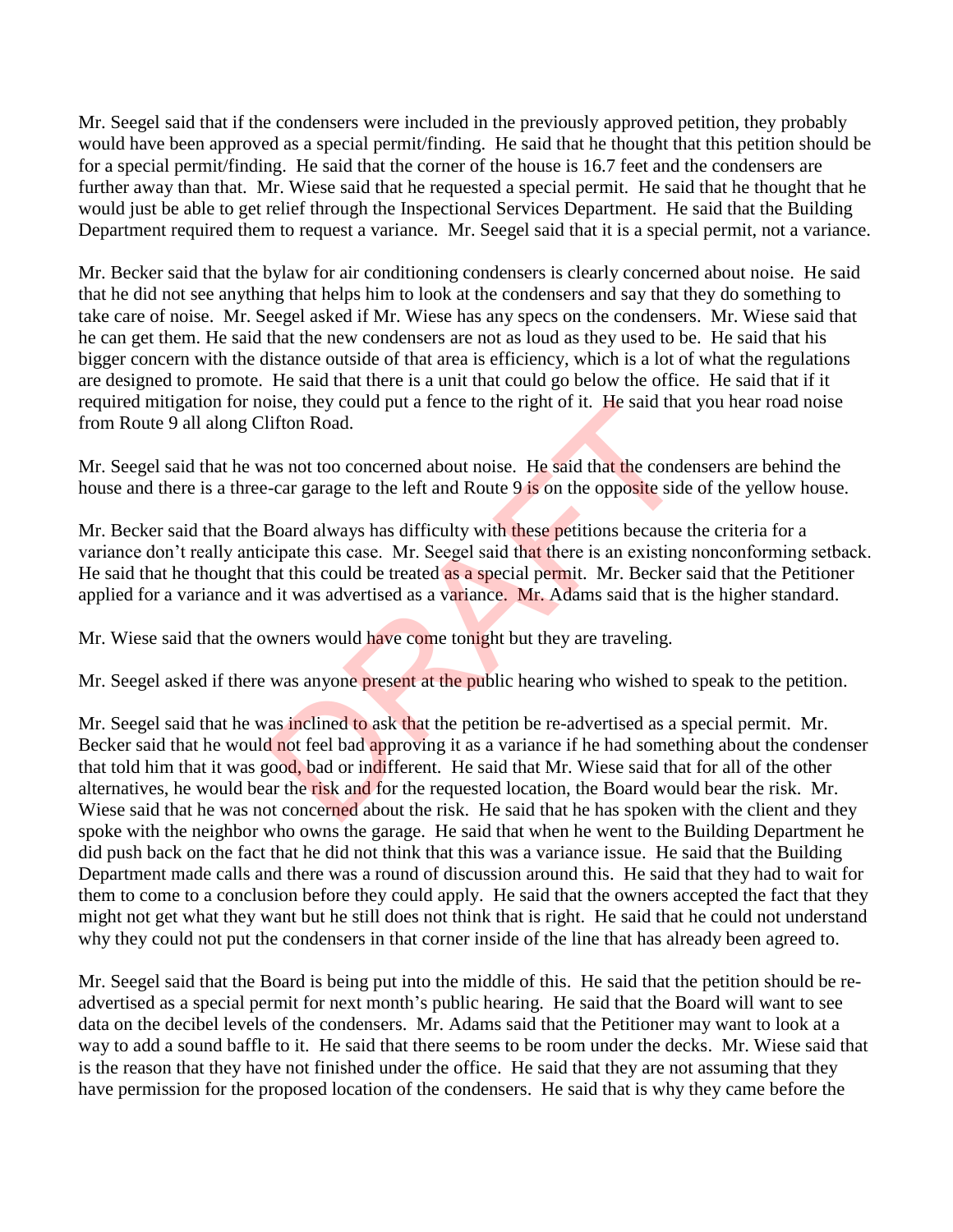Board to ask. He said that they are just waiting for the Board's decision but he does not think that it is the right thing to do. He said that he is trying to find a solution.

Mr. Seegel said that the petition will be heard as a new hearing on May 4, 2017 because it will be advertised as a special permit. The Board discussed allowing the petition for a variance to be withdrawn without prejudice. He said that the Board would waive a filing fee for the new petition for a special permit.

Mr. Adams moved and Mr. Becker seconded the motion to allow the petition to be withdrawn without prejudice. The Board voted unanimously to allow the petition to be withdrawn without prejudice.

## ZBA 2017-26, EMILY ROME, 75 ABBOTT ROAD

Presenting the case at the hearing was David Stern, Architect, representing Bill Mone and Emily Rome, the owners of 75 Abbott Road. He said that the petition is for a special permit for an addition and renovations to the existing structure. He said that the proposed work will be as of right, however, they are requesting a special permit because the lot is 18,764 square feet in a district in which the minimum lot size is 20,000 square feet.

Mr. Adams said that the existing house is conforming except for being on a nonconforming lot. Mr. Seegel said that the existing house is nonconforming but will be conforming when the decks are razed. Mr. Stern said that the existing nonconformities are the garage and a small deck to the south of the house. He said that they will remove both of those. He said that the proposed addition will be entirely conforming. hearing was David Stern, Architect, representing Bill M<br>Road. He said that the petition is for a special permit for<br>g structure. He said that the proposed work will be as of<br>it because the lot is 18,764 square feet in a di

Mr. Seegel confirmed that the proposed structure will conform to the 500 Foot Rule.

Mr. Adams asked if Total Living Area plus Garage (TLAG) calculations were done. Mr. Stern said that the TLAG will be approximately 1,000 square feet under the allowable. He said that the garage is just under 600 square feet. He said that they will be at 4,003 square feet. He said that the threshold is 5,900 square feet.

Mr. Seegel asked if there was anyone present at the public hearing who wished to speak to the petition.

Mr. Becker moved and Mr. Adams seconded the motion to grant the special permit. The Board voted unanimously to grant the special permit.

### ZBA 2017-29, SCOTT & ELIZABETH LUBKER, 14 OAKLAND CIRCLE

Presenting the case at the hearing were Glen Hoffman and Scott Lubker, the Petitioner.

Mr. Lubker said that they moved into the neighborhood about two years ago and have been thinking about expanding their family and what to do with the current house. He said that the house is about 100 years old. He said that they decided to put a 24 foot by 24 foot addition on the right side of the pre-existing nonconforming house. He said that the property is located in a 10,000 square foot zone. He said that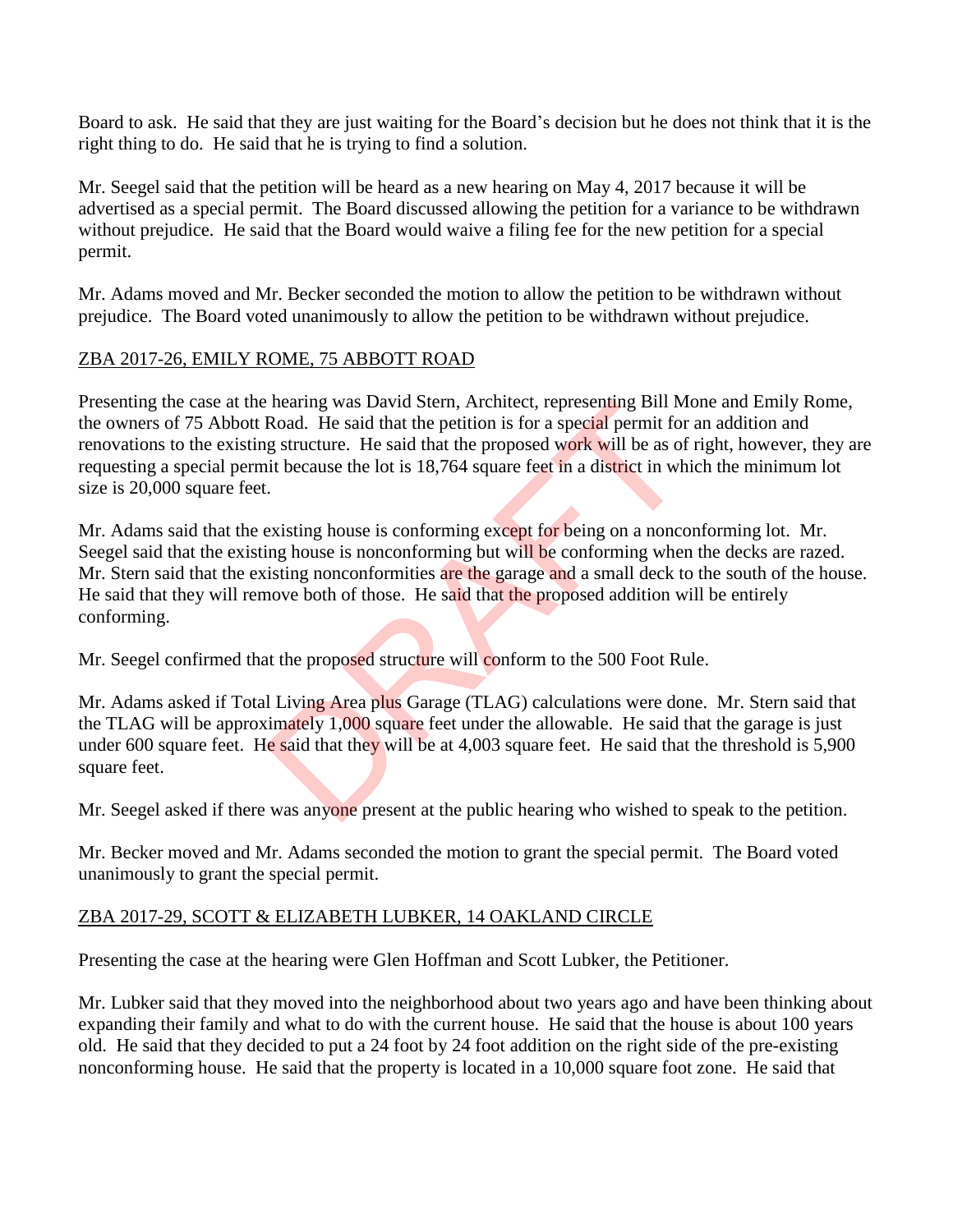their lot is a little over 11,000 square feet. He said that they are kind of pinched on one corner, so they did not have a lot of options.

Mr. Lubker said that the request is for relief at the back for a wrap around porch. He said that they did not do a garage. He said that they feel that the wrap around porch will allow them to enter into the back of the house into a mudroom. He said that there will be a little bit of an overhand there. He said that if it is an issue for the Board, they can alternatively put an overhang and a set of stairs at the back door.

Mr. Seegel said that the property is located on a corner lot. He said that the house is nonconforming for setbacks from both streets. Mr. Becker asked if the rules change if the road is a private way. Mr. Seegel said that he did not think that they do. He said that it is a private way but is open to the public.

Mr. Lubker said that the rear of the house is a side yard setback. He said that they are over ten feet away. He said that if this was not a corner lot, the wrap around porch would conform to the ten foot setback. He said that because it is a side yard, the setback is 20 feet.

Mr. Lubker said that he shared the plans with his neighbors. He said that he provided two letters from neighbors. He said that he did not ask all of the neighbors for letter but a couple of them offered. Mr. Seegel said that the Board received the letters.

Mr. Becker said that the plan shows two air conditioners. Mr. Lubker said that they have an existing condenser now and figured, by updating the heating system, would add a second unit in the attic to service the second floor. He said that when the service life of the condenser on the north elevation has passed its lifespan, they could potentially combine the two. Mr. Becker said that the condenser that they are seeking relief for is the one that is on the eastern most side next to the bulkhead.

Mr. Becker said that it is the porch that gets to the variance. He said that otherwise the request would be for a special permit. Mr. Lubker said that there used to be a deck that went back. He said that there was an old appeal. He said that the women that he bought the house from told him that there was a deck on the house when she bought it. He said that she did not realize that it was not legally adopted into the plot plan. He said that she went before the Board and it was approved. He said that it has since been taken out because it was poorly built. He said that he had a copy of the appeal. of a corner lot, the wrap around porch would conform to<br>de yard, the setback is 20 feet.<br>hared the plans with his neighbors. He said that he provide did not ask all of the neighbors for letter but a couple of<br>received the

Mr. Lubker said that he ran into Mr. Adams the other day. He said that Mr. Adams has seen the street and how the houses sit. He said that everybody is tight and close to the street. He said that in his application he included a GIS map where you can see how narrow the street is and where the other houses are.

Mr. Seegel said that the petition was advertised as a variance. He said that it is a special permit because there is an existing special permit for a deck within six feet and the proposed deck will be more than six feet away from the property line. He said that the Board can grant special permit relief but it cannot do that at this hearing. He said that the deck that was allowed in 1989 is 6.4 feet and 6.0 feet from the property line. He said that the proposed deck will be further away. Mr. Lubker said that he did not find the previous approval until after he had submitted the application. The deck was not there when he bought the house. Mr. Seegel said that it had been permitted.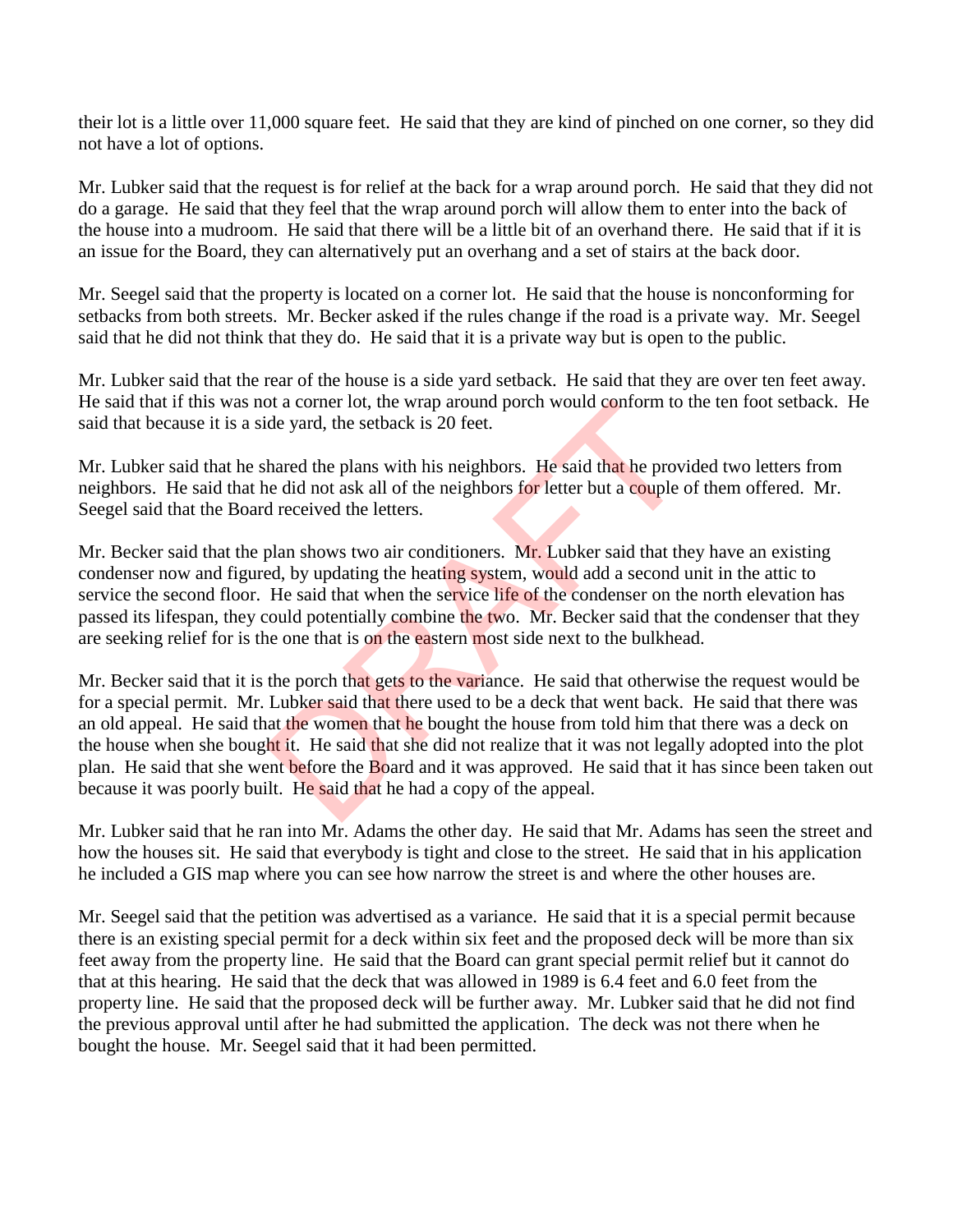Mr. Lubker said that his wife is pregnant and they are hoping to get the project moving. Mr. Seegel said that would satisfy the hardship. Mr. Becker said that the standard in the bylaw for a variance gives the Board three reasons to grant the permit. He said that Mr. Lubker has not presented any of those three reasons to the Board. Mr. Lubker said that, based on the shape of the lot, they are on a corner lot and have to satisfy the two front yard setbacks. He said that if it would make a difference to the Board if they did not wrap the porch around at this time and came back in the future to do that. Mr. Seegel said that they would not meet the side yard or rear yard requirement. Mr. Adams said that the setback to the proposed addition will be 17 feet. Mr. Seegel said that the Petitioner will have to come back next month. Mr. Lubker confirmed that the only issue for a special permit is the side setback. Mr. Adams said that the Board has a lot more flexibility with a special permit because what it has to judge is that it will not be more detrimental to the neighborhood. He said that to grant a variance, the Board would have to find that there was some uniqueness to the property. Mr. Becker said that they will also need a variance for the air conditioner condenser because it will be within 20 feet. Mr. Lubker said that they will take another look at the location of the condenser.

Mr. Becker said that for him the air conditioning condenser is an easier issue to deal with than the wrap around porch because it did not fit the criteria for a variance. He said that the Board typically looks at the request with respect to noise issues.

Mr. Seegel said that the plot plan should be corrected where it says that minimum frontage is 600 feet. He said that it should be changed to what the law requires and not what Mr. Lubker actually has. Mr. Lubker confirmed that it will have to be amended by the surveyor.

The Board discussed advertising the petition as a special permit and continuing the variance.

Mr. Seegel asked if there was anyone present at the public hearing who wished to speak to the petition.

Stanley Brook, Esq. said that he was representing the abutters, Allison and Tom Fields, at 15 Oakland Circle, which is directly across the street from 14 Oakland Circle. He said that the deck that the Board was referring to was built by the Harringtons and was authorized by a subsequent ZBA petition, 89-19. He said that the deck has not been there for a substantial period of time. He said that it was removed and what is on the ground now is flagstones. Mr. Adams said that it is on the other side of the house from Mr. Brooks' clients. Mr. Seegel asked how it will be substantially more detrimental to them. Mr. Brooks said that he was addressing a variance request. Mr. Seegel said that the Board will treat it as a special permit next month. He asked what Mr. Brooks' objection are to a special permit so that the Applicant can hear what they are. denser.<br>
in the air conditioning condenser is an **easier** issue to de<br>
id not fit the criteria for a variance. He said that the Boa<br>
ise issues.<br>
blot plan should be corrected where it says that minimum<br>
mged to what the l

Mr. Brooks said that his clients are quite concerned about the significant impact of building a 63 foot long wall that is 29 feet tall along the streetscape. He said that this is not a typical 40 foot layout where there is 100 feet between the setbacks and the street. He said that here there is a 10 foot wide street and the houses are really tight on it. He said that there will perhaps be 30 feet of separation between the fronts of the houses. He said that they will go from an existing ridgeline of 21 feet on a 15 foot section of the house with a 13 foot ridgeline along the remaining portion of the house to 29 feet. Mr. Seegel said that the 24 foot by 24.7 foot two story addition will be indented. He said that the deck is not a two story addition. Mr. Brooks said that it is two stories once you get in over the deck. He said that they will be going up to 29 feet. Mr. Seegel said that they are allowed to do that. Mr. Brooks said that he was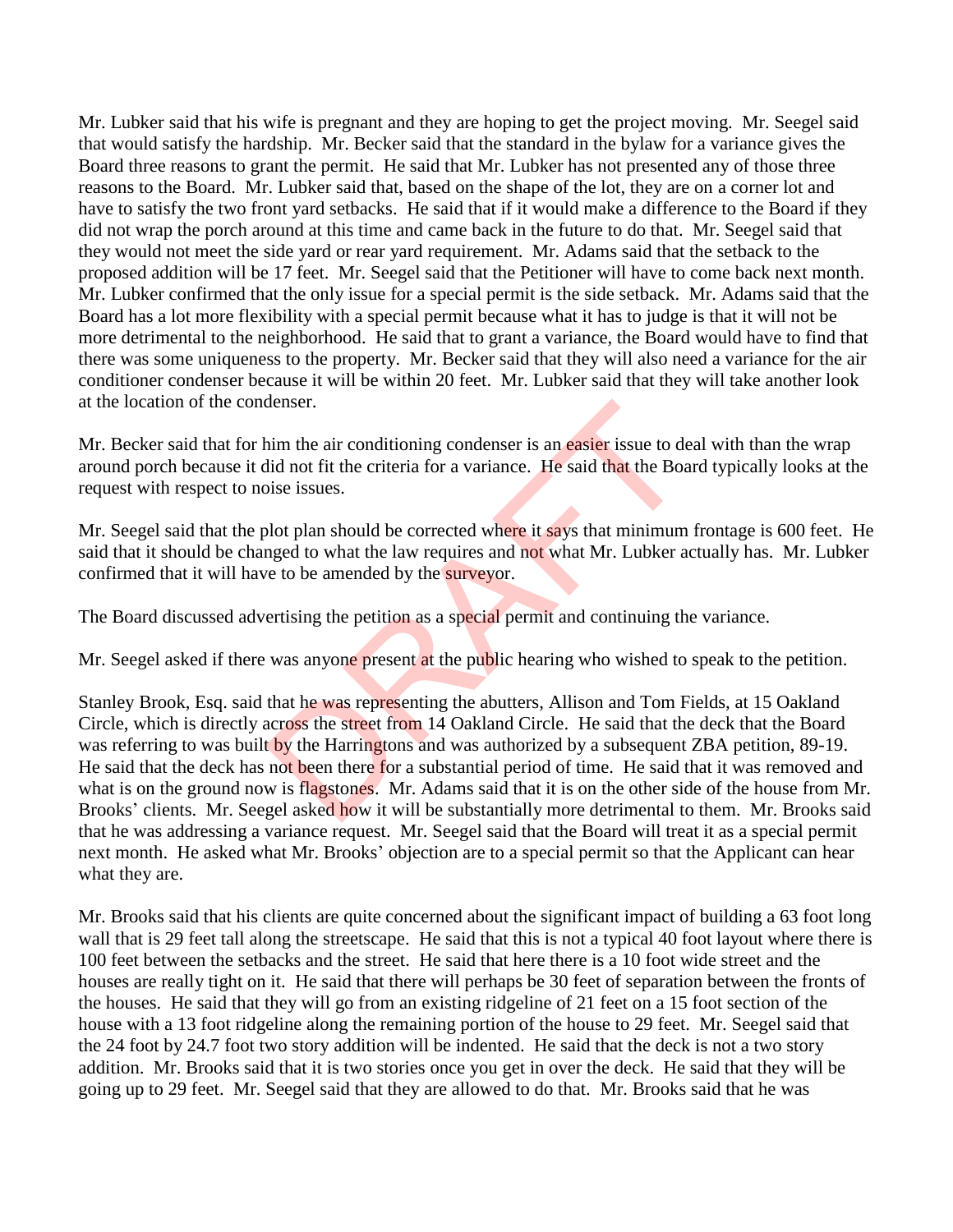prepared to address a variance request. He said that he would proposed to sit down with the Petitioner to discuss the project.

Mr. Seegel said that the Board will waive the re-filing fee. He said that it should be filed as a combination variance and special permit.

Mr. Seegel read the Planning Board recommendation.

### ZBA 2017-30, ROMY CHU, 51 KENILWORTH ROAD

Presenting the case at the hearing were David Himmelberger, Esq. and David Silverstein, Copper Leaf Development.

Mr. Himmelberger said that the request is for a special permit for 51 Kenilworth Road, on an 18,000 square foot lot in a 20,000 square foot Zoning District. He said that the proposal is to raze the existing structure and replace it with a structure that will be otherwise dimensionally compliant with all Zoning requirements. He said that existing lot coverage is 2,261 square feet and will increase by 723 square feet for a total of 2,984 square feet., which is 16.6 percent where 20 percent coverage is allowed. He said that the front setback will be at 36 feet, the side yard setback at 31.7 feet and the rear setback at 29.7 feet. He said that the height will increase by just a little over five feet. He said that the Total Living Area plus Garage (TLAG) will be 4,608 square feet, which is below the threshold of 5,900 square feet in a 20,000 square foot district. He said that Mr. Silverstein designed the home to be something that would fit in a 15,000 square foot district. He said that it will be a colonial farmhouse style with many architectural features. He said that a rendering was submitted that compared the existing and proposed homes that shows that less than half of the house is taller than the existing house. He said that the house will be raised slightly off of the ground due to the fact that groundwater was discovered at four feet. He said that the grade will be raised by a couple of feet so as not to have exposed foundation. He said that the existing house sits high. hat the request is for a special permit for 51 Kenilworth F<br>O square foot Zoning District. He said that the proposal i<br>tih a structure that will be otherwise dimensionally compare existing lot coverage is 2,261 square feet

Mr. Adams said that the architect did a nice job designing an appropriately sized house that will fit in with the neighborhood. Mr. Himmelberger said that Kenilworth Road has a number of significant structures on it. He said that 43 Kenilworth has a TLAG of 4,471 square feet, 39 Kenilworth has a TLAG of 4,514 square feet and 48 Kenilworth has a TLAG of 4,413 square feet, which are close to the proposed TLAG of 4,608 square feet.

Mr. Silverstein discussed Tree Preservation Bylaw compliance. He said that the only trees that they will remove are the ones that the arborist deemed to be hazardous. He said that there is one tree in the front yard, one tree in the left yard and a series around the left rear that are deemed hazardous and will be removed. He said that there are some trees at the back right, mature oaks, that they will maintain. He said that the grading plan was composed in part to make sure that those canopy trees are maintained. He said that they will work with the arborist to erect tree fences and deep root fertilizers as he thinks appropriate. He said that he has a draft Landscape Plan and has been in communication with the next door neighbor on the left who has some concerns about the overall project. He said that he will try to work with her to modify the plans to address her concerns. He said that he will plant evergreen trees on her side of the property line and pull the stone wall back towards the house to maintain the existing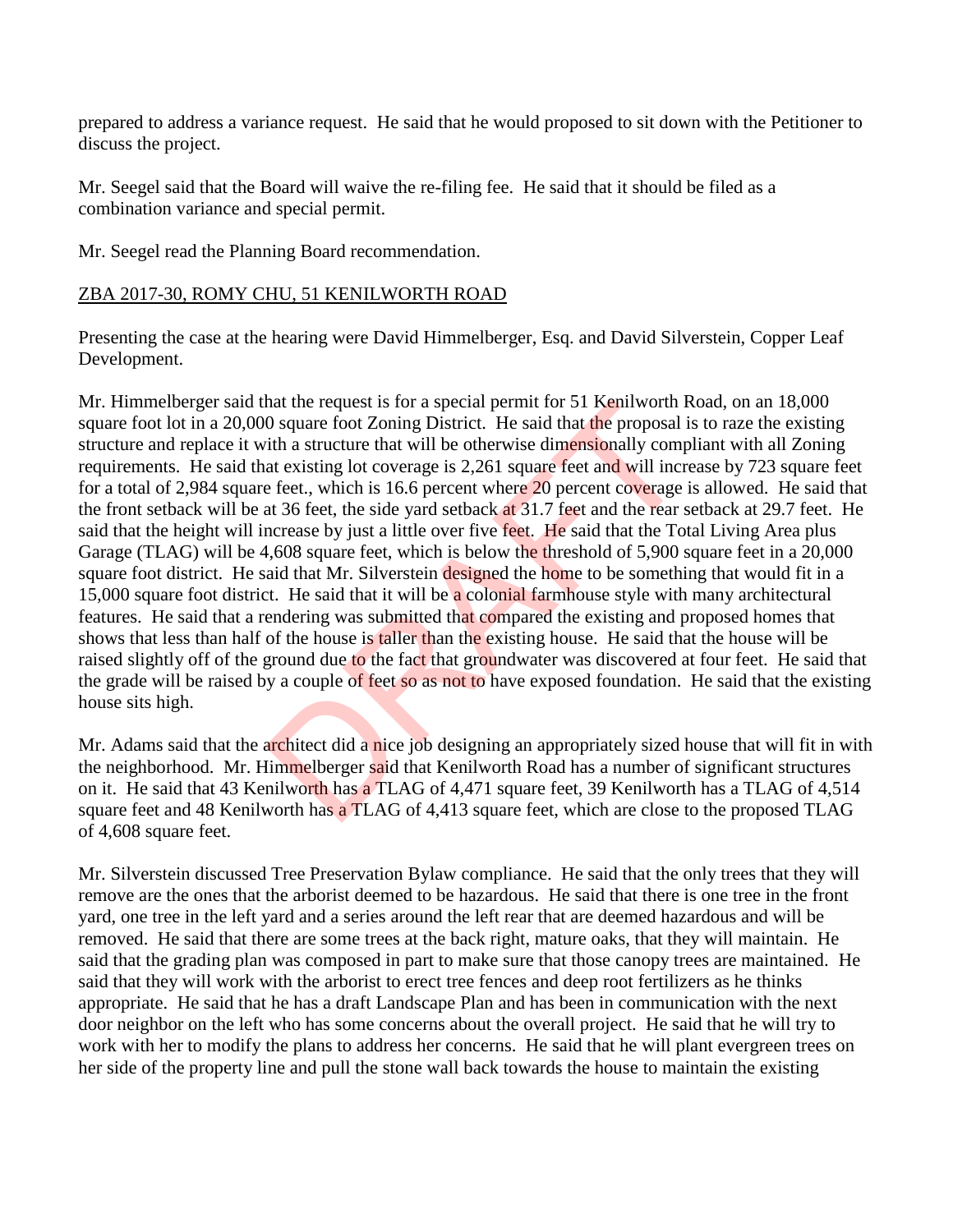grades. He said that the topography of the neighbor's view down Kenilworth Road will be maintained. He said that he has plans that show that.

Mr. Seegel said that the proposed structure is very reasonable. He said that they could build something that is bigger and he is glad that they are not.

Mr. Becker commended Copper Leaf for the completeness of their package.

Mr. Seegel asked if there was anyone present at the public hearing who wished to speak to the petition.

Joan Hale, 55 Kenilworth Road, said that she lives adjacent to this property. She said that she met Mr. Silverstein yesterday for the first time. She said that they disagree on the proposal. She said that there are several things that bother her about it. She said that the present design is not consistent with the neighborhood. She said that building up the front of the land around the house will cut the openness between the houses. She said that right now all of the houses are level with a slight grade going up. She said that all of the front lines are open. She said that the amount of asphalt by putting the garage around the side will be quite extensive. She said that it will go up practically to her property line. She said that the front of the house is quite plain and massive. She said that she preferred the plan that was submitted on February 24, 2017 that showed the garage at the front. Mr. Seegel said that the Board only has the plans that were submitted. He said that the Board would be making its decision based on the plans that are before it. Ms. Hale said that by putting the garage at the front, they would cut the asphalt, leave more of the openness and would be consistent if the land is not graded up. She said that Mr. Silverstein said that he is willing to work with her. He told her that he was willing to plant trees on her side and move the wall back a little bit but it would still be built up. that building up the front of the land around the house wi<br>said that right now all of the houses are level with a slight<br>ines are open. She said that the amount of asphalt by put<br>ensive. She said that it will go up practic

Mr. Seegel said that Mr. Silverstein explained that he wanted to raise the grade because when they did borings they found groundwater at four feet. Ms. Hale said that with the garage this way, more water will come toward her property. Mr. Seegel said that Mr. Silverstein cannot do anything that will make the water flow onto Ms. Hale's property. He said that he has to handle the water on his lot. He said that what he is proposing to build meets all of the requirements of the Zoning Bylaw. He said that the only reason that he is before the Board is because the lot happens to be about 1,200 feet less than the required 20,000 square feet in this zone. He said that when he wants to build a new home, he has to go through the process for a special permit. He said that the Zoning Bylaw would actually allow him to build something larger than what he is proposing. He said that it is not as massive as Ms. Hunt might think. He said that is not as massive as the house at the corner of Kenilworth Road and Grove Street.

Mr. Becker said that all of the rainwater will be capture and re-injected to groundwater on the property. He said that it cannot flow onto Ms. Hale's property. Ms. Hale said that it does not flow onto her property now. She said that she does not want that to change. Mr. Seegel said that will not change, based on what Mr. Silverstein is proposing to do.

Mr. Himmelberger discussed Ms. Hale's concern about the streetscape and the fact that there are currently no stone walls at the sidewalk. He said that Mr. Silverstein agreed to pull the retaining wall back by 20 feet and plant shrubs in front of it to further minimize any issue. He said that instead of a two foot wall at the sidewalk, the plan is to have the two foot wall 20 feet in from the sidewalk and have the ground slope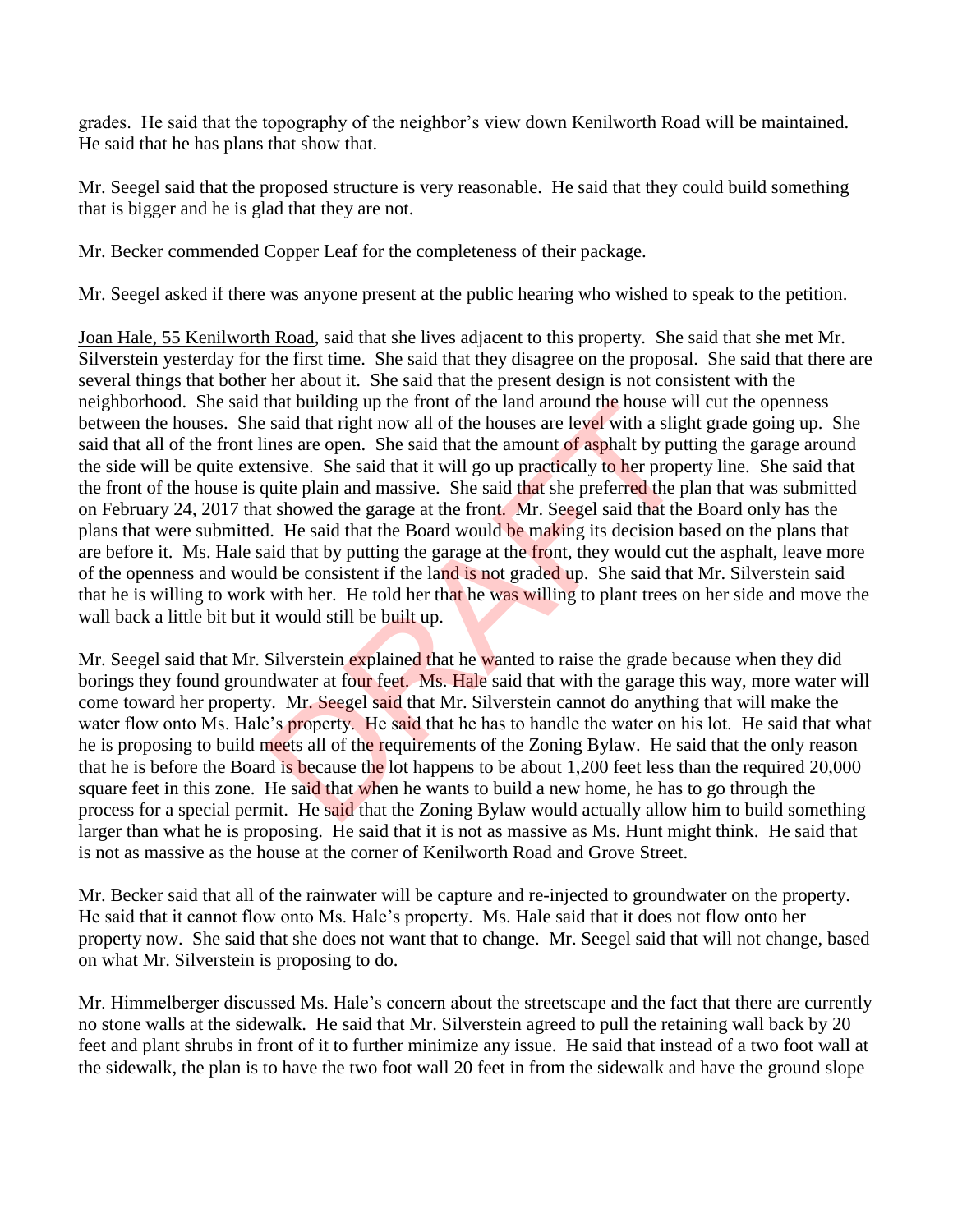up from the sidewalk to that. Ms. Hale said that the streetscape will not have the continuity that it currently has.

Mr. Silverstein said that they pulled the driveway two feet off of the property and will add crushed stone to the plantings space to retain water that runs off of the driveway.

Ms. Hale said that Mr. Silverstein told her that he would make a clear demarcation between 51 Kenilworth and Ms. Hale's property by planting some trees.

Mr. Seegel said that the Planning Board recommended approval of the special permit.

Mr. Adams moved and Mr. Becker seconded the motion to grant the special permit, subject to the conditions that the plot plan be revised to show the new location of the retaining wall and the driveway that shows the drainage stopping at the property line. The Board voted unanimously to grant the special permit.

# ZBA 2017-31, CAROLINE WARREN, 32 ARLINGTON ROAD

Presenting the case at the hearing was Eddie Gaffney, Patrick Ahearn Architects, representing Caroline and Doug Warren, the Petitioner. Mr. Gaffney said that the request is for a special permit to replace an existing garage that is 24 feet by 20 feet on the northwest corner of the property. He said that the structure has suffered some damage from a fallen tree limb. He said that the existing garage is 10.9 feet on the side yard setback and 13.9 feet on the rear yard setback. He said that the proposal is to replace the existing two-car garage with a similar sized two-car garage. He said that there will be a room above it for storage. He said that there will be no plumbing added to the structure. He said that they propose to maintain the 10.9 and 13.9 foot setbacks, so they will not increase the nonconformity. topping at the property line. The Board voted unanimous<br>
NE WARREN, 32 ARLINGTON ROAD<br>
hearing was Eddie Gaffney, Patrick Ahearn Architects,<br>
tititioner. Mr. Gaffney said that the request is for a specia<br>
feet by 20 feet o

Mr. Seegel asked about efforts to make the new garage more conforming. He said that it seems that the garage could come forward toward the house to take care of the rear setback. He said that they might be able to slide it over a bit. Mr. Gaffney said that would make the entry into the garage difficult. He said that it would create an asphalt jungle in between. Mr. Seegel said that they may not be able to park where the car is shown. He said that when he drove down the driveway, he did not see any reason why they could not move the garage five to ten feet closer to the house and still have complete access to it. He said that it seems like this could fit into the building setback. He said that they will lose some of the lawn but if they are going to replace it, it should be replaced within the setbacks. Mr. Adams said that if there is some reason why that cannot be done, the Petitioner should make a case for it. He said that the proposal is to significantly increase the bulk of the garage by adding a second story.

Mr. Becker asked about the lower floor plan. He said that there is a double line running through the middle of the garage. He said that there is a door into the stairs at the back side. He said that it looks like a wall that continues on to the top of the stairs. Mr. Gaffney said that was a printing error. He said that they should be dashed lines showing the structural beam above. Mr. Becker confirmed that the stairway will be fully enclosed. Mr. Adams asked if there will be headroom at the top of the stairs. Mr. Gaffney said that there will be. He said that it will be 6 feet 8 inches.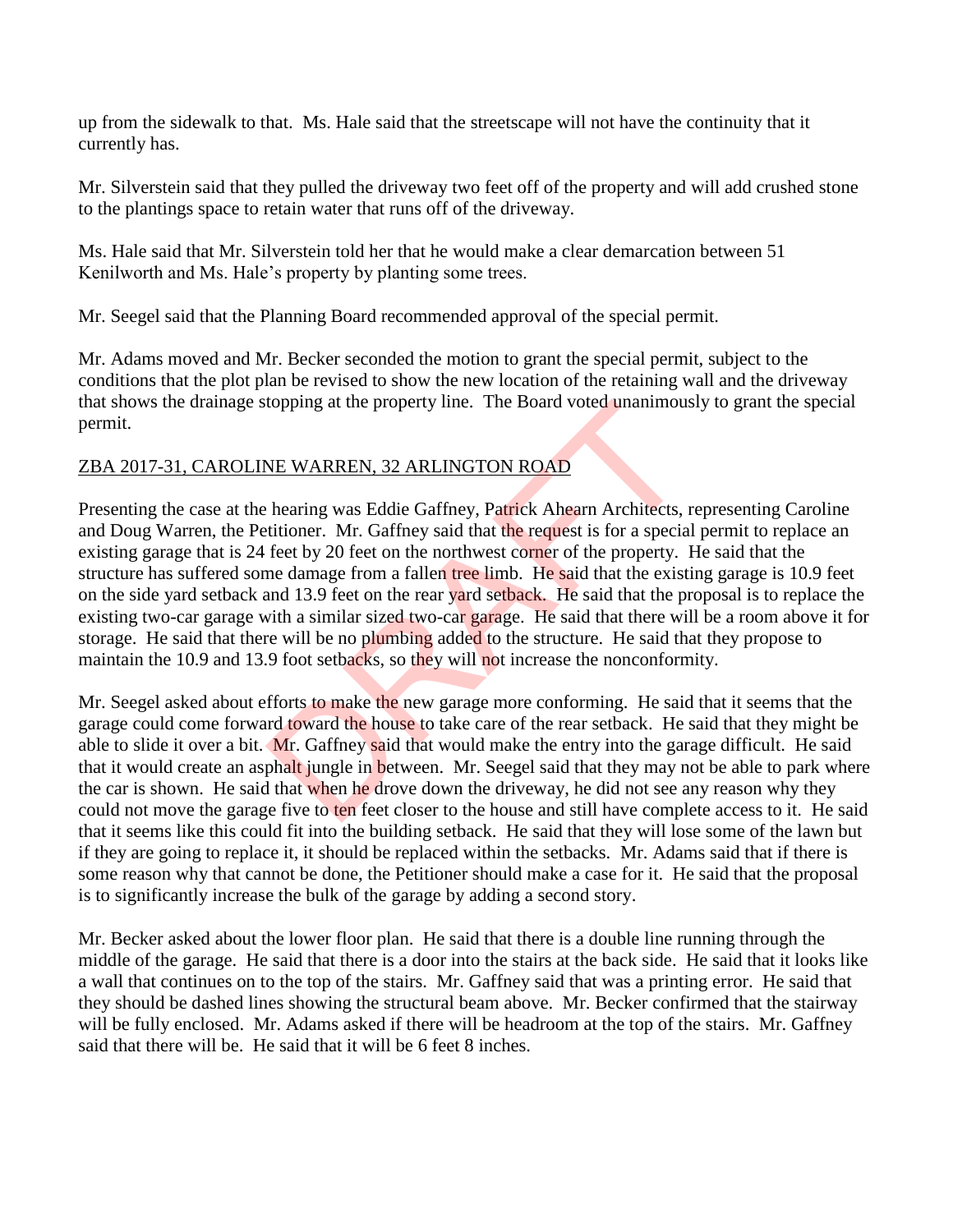Mr. Seegel said that he did not understand why the wall comes across. Mr. Gaffney said that should be shown as dashed lines. Mr. Seegel said that a new plan will have to be submitted. He said that the Board will approve what will be built.

Mr. Becker said that the fixed stairway and the height increase makes it look like they are trying to create livable space up there. Mr. Gaffney said that it is definitely not livable space. He said that there is no plumbing going to the structure. He said that it will be purely for storage. Mr. Seegel said that there will be no heating or air conditioning. Mr. Gaffney said that they can remove the wall. Mr. Seegel said that he did not understand why they were bumping it out on either end. Mr. Gaffney said that they were bumping it out to create room for the stairs. Mr. Seegel asked why they need the mass on the second floor. Mr. Gaffney said that it is similar to other detached garages in the neighborhood. Mr. Seegel said that he did not know if the other detached garages in the neighborhood are as close to the property line as this one. Mr. Gaffney said that they did one on Arlington Road years ago. Mr. Seegel said that they will be increasing the mass of this.

Mr. Seegel said that he had not heard any justification for not putting it inside the building envelope. Mr. Gaffney said that they considered the proximity to the mudroom and the kitchen, space between the two structures and access to the cars.

Mr. Becker said that in looking at the proposed east and west elevation, it looks like the height ended where it did because of the dormers. He said that if it did not have the dormers, the ridgeline could come down and they could still have storage up there.

Mr. Becker said that he could see three issues with this proposal. He said that one is the location that the Board discussed. He said that the second issue is assuring that the second floor is not useable space. He said that the third issue is the height. He said that the height is bundled up with what is happening up there.

Mr. Seegel said that the problem is that the Board could insert a number of conditions but no one will be going around looking. He said that he would rather not have it designed so that it could be livable space. Mr. Becker said that the dormer and the roof area stand out on the east and west elevations. He said that the height of the garage where the cars are parked looks smaller and less massive than the roof does. He said that is because of the height. Mr. Gaffney asked if it would be helpful for the massing if they remove the dormers. Mr. Becker said that would help ensure that the space will not be used for livable space and it would make the garage more proportional with respect to what is there now and with the rest of the neighborhood. this.<br>
ad not heard any justification for not putting it inside the<br>
nsidered the proximity to the mudroom and the kitchen,<br>
he cars.<br>
boking at the proposed east and west elevation, it looks lift<br>
he dormers. He said that

Mr. Seegel said that there are a lot of garages on Arlington and Livermore Roads that are right on the property lines. He said that he would like to see that garage reproduced as it was.

Mr. Becker said that if the garage is smaller, he would feel less bad about it being close to the property lines.

Mr. Seegel asked about the size of the existing garage. Mr. Gaffney said that it is 24 by 20, as is the proposed garage. Mr. Seegel said that the existing garage is at 480 and the proposed garage with a TLAG of 576 square feet. He said that the garage would not count towards TLAG. He asked why it was shown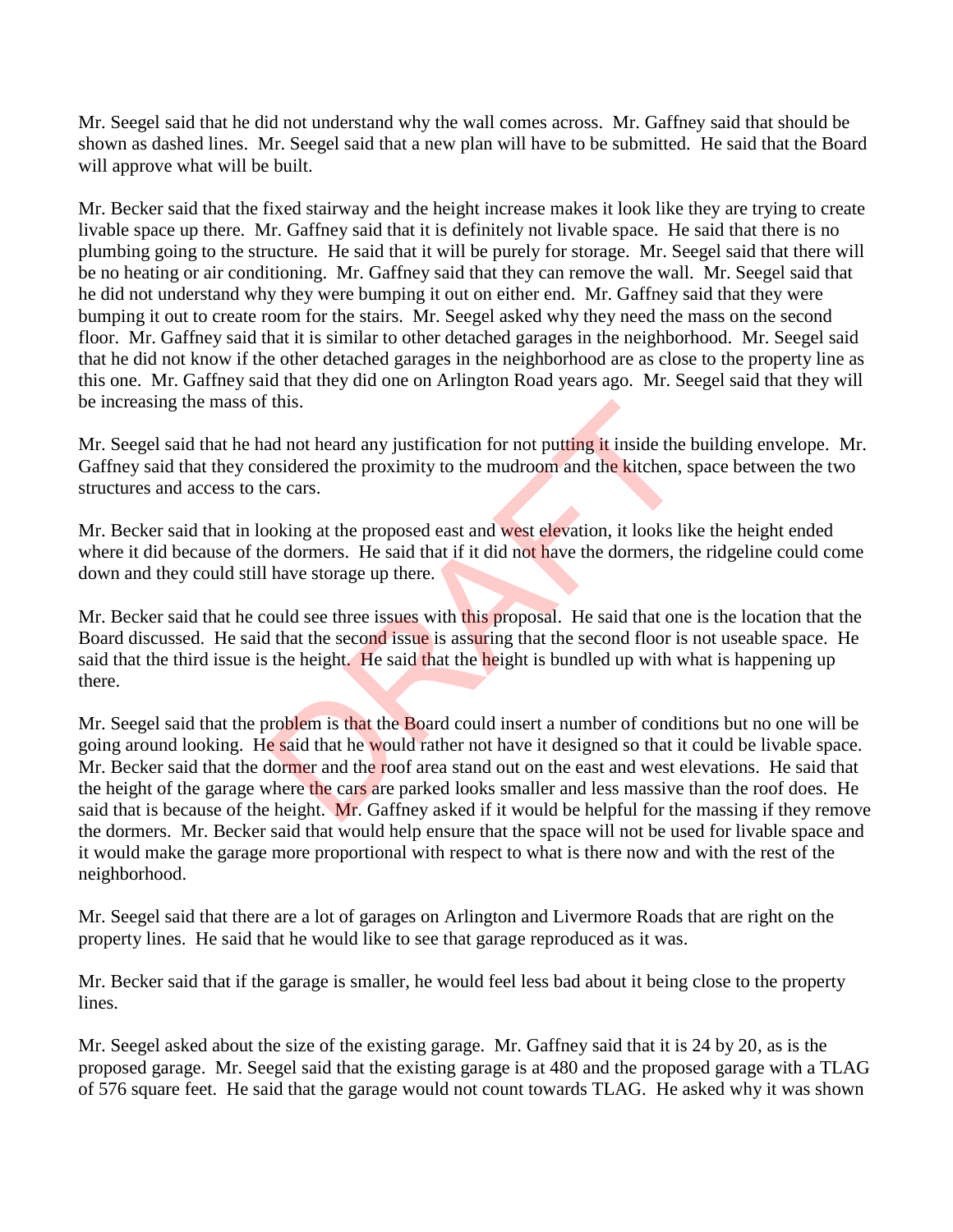on the plan. Mr. Gaffney said that it was to show the existing versus the proposed. Mr. Seegel said that the proposed garage should be the same as the existing garage. He said that there should not be any difference. Mr. Gaffney said that the room for the stairs to get up to the storage space was the reason behind it.

Mr. Seegel said that new plans should be submitted. He said that the petition would be continued to the June 1, 2017 public hearing because the agenda is already very full for the May 4, 2017 public hearing.

Mr. Gaffney said that they will remove the TLAG and dormers from the plans. Mr. Adams said that they may want to consider re-siting the garage even if they do not get it totally within the setbacks. He said that it could be moved over one to two feet to improve the setback distance.

Mr. Seegel said that the petition would be heard de novo in June.

Mr. Seegel moved and Mr. Becker seconded the motion to continue the petition to the June 1, 2017 public hearing. The Board voted unanimously to continue the hearing.

### ZBA 2017-32, RALPH & CAROLINE LADD, 54 PROSPECT STREET

Presenting the case at the hearing was Bill Ladd, representing Ralph & Caroline Ladd, the Petitioner. He said that the request is for a variance to put an addition on the back and a second story, similar to 50 Prospect Street which is the house to the right.

Mr. Ladd said that the existing house is old and has fallen into disrepair. He said that the house is small and needs substantial work. He said that they thought that they could add value to the neighborhood by doing the work.

Mr. Seegel said that it is a perfectly rectangular lot that is relatively flat where they are proposing to build. Mr. Adams said that it does drop off way back. Mr. Seegel said that he did not see how this would meet the variance requirement. Ir. Becker seconded the motion to continue the petition to<br>d unanimously to continue the hearing.<br><br><br>
EXAROLINE LADD, 54 PROSPECT STREET<br>
hearing was Bill Ladd, representing Ralph & Caroline L<br>
r a variance to put an additi

Mr. Adams asked if the Petitioner looked at the possibility of putting a different kind of roof form on the proposed addition. Mr. Ladd said that they looked at orienting the roof differently but they were trying to keep more in line with other houses in the neighborhood. Mr. Adams said that he did not see any houses in the neighborhood that looked like the proposed house. He said that he was concerned about the wall that faces 50 Prospect Street. He said that it will dominate over that house. He said that it is higher to begin with. He said that the lot slopes down. He said that there is nothing behind them out the back. He said that this might read as a better house if they did a hip roof. He said that something like that might make a lot of sense.

Mr. Seegel said that it seems that they will be more than tripling the size of the house on an 8,700 square foot lot. Mr. Ladd said that it will be 2,900 square feet when the house is done. Mr. Seegel said that is a lot of square footage on an 8,700 square foot lot. Mr. Ladd said that they will be going off of the back and it just falls off.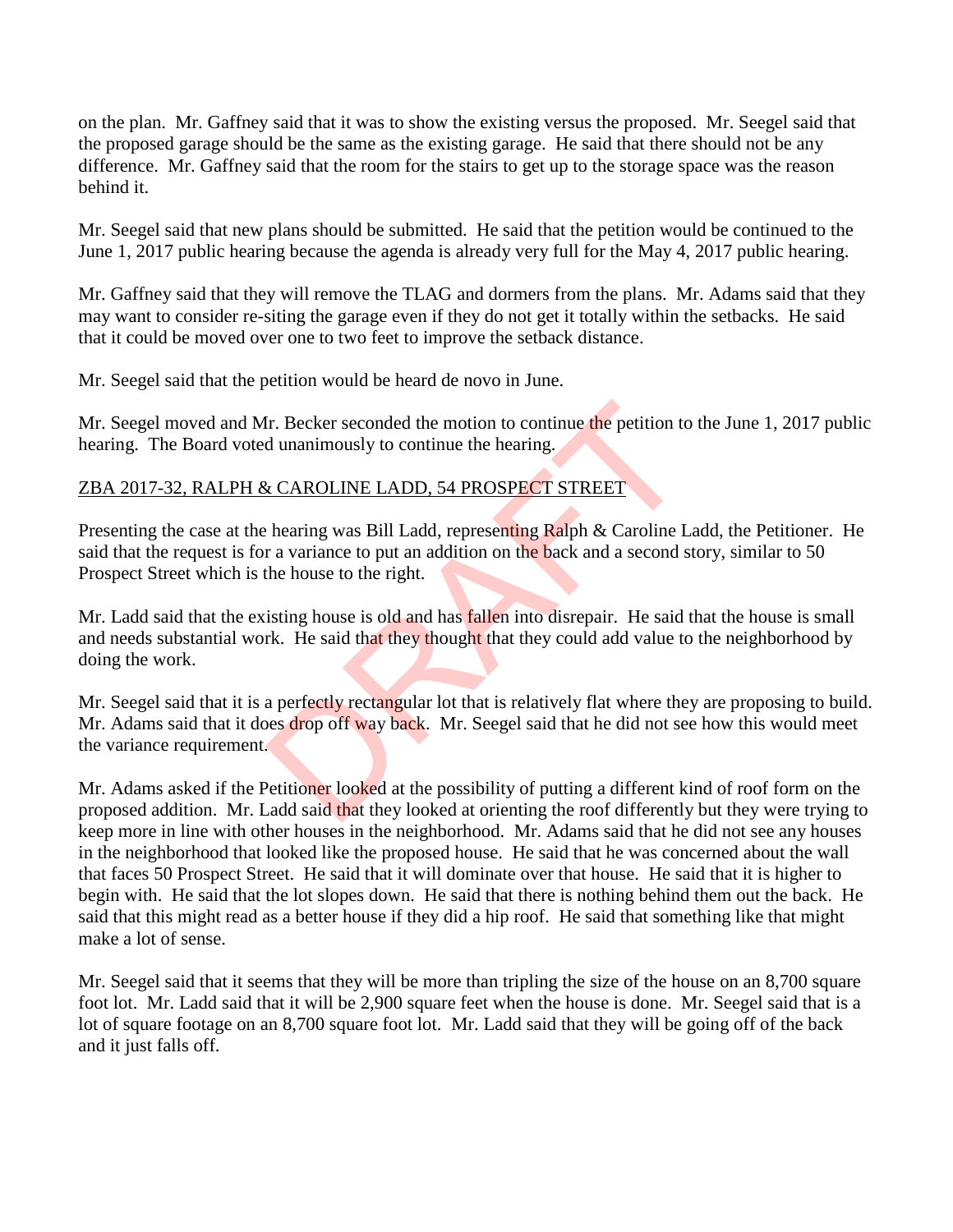Mr. Adams said that they show a stair going up to the third floor but there were no plans for the third floor provided. Mr. Ladd said that they just wanted a walk up space for storage. Mr. Seegel said that there should be no walk up to the third floor. He said that there can be a pull down stairway. He said that he did not want this to become a 5,000 square foot house. Mr. Ladd said that the cut and pasted the plans that they did for 50 Prospect Street. Mr. Becker said that the plans look like they do not fit together with the plot plan. He said that the plot plan shows garage doors. He said that the elevation shows garage doors but the foundation plan does not show garage doors. He said that you need 30 feet for a side entrance garage. Mr. Ladd said that they are not changing the existing foundation or garage doors. Mr. Becker said that the reason for the 30 foot requirement is so that vehicles can turn into the garage.

Mr. Becker said that the height on the different views is not shown in accordance with the bylaw definition that says that you have to look at average grade all of the way around and measure the height to that. Mr. Ladd said that the height from average grade was posted on the front. Mr. Seegel asked about the average grade around the whole house.

Mr. Ladd asked about the existing garage doors and the bylaw requirement. Mr. Becker said that drawings do not agree with themselves. He said that has to be fixed. He said that they do not currently have a side entrance garage. Mr. Ladd said that the existing garage is a side entrance garage. He said that the front door is on the other side of the house.

Mr. Adams said that the rear of the lot goes down dramatically. He said that the addition will go out to approximately the same distance as the existing deck. He said that does not bother him as much as the height on the side of the house. He said that they have to figure out a way to reduce the mass of the house. He said that if they are not planning to use the third floor, there may be an opportunity to change the angle of the roof or even the whole height of the third floor. the whole house.<br>
Le existing garage doors and the bylaw requirement. Mr. I<br>
th themselves. He said that has to be fixed. He said that<br>
dege. Mr. Ladd said that the existing garage is a side entra<br>
ther side of the house.<br>

Mr. Seegel read the Planning Board recommendation.

Mr. Seegel said that the Petitioner should go back to the drawing board with this. He said that Mr. Ladd heard the Planning Board recommendation and the Board's comments. He asked if Mr. Ladd would like to withdrawn the petition without prejudice.

Mr. Becker moved and Mr. Adams seconded the motion to allow the petition to be withdrawn without prejudice. The Board voted unanimously to allow the petition to be withdrawn without prejudice.

# ZBA 2017-33, WELLESLEY CONGREGATIONAL CHURCH, 2 CENTRAL STREET

Presenting the case at the hearing was David Himmelberger, Esq.

Mr. Seegel said that the Planning Board recommended approval of the special permit.

Mr. Becker said that there are three nonconformances. He said that the number of standing signs at three exceeds the one allowed per lot. He said that the number of total signs is three versus two that are allowed. He said that there is a nonconforming setback.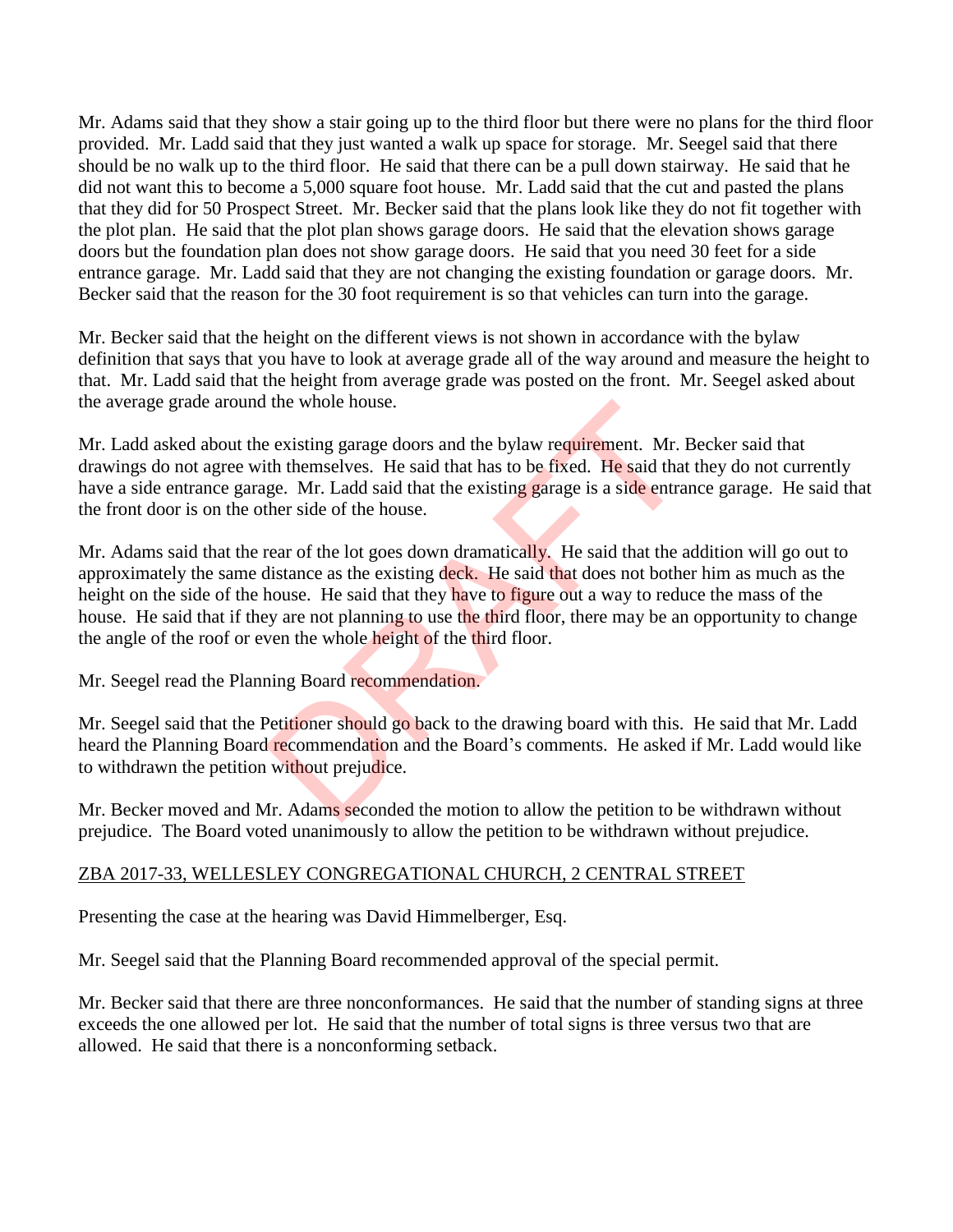Mr. Becker asked about lighting. Mr. Himmelberger said that ground lighting will be shielded and will only illuminate the three signs. He said that it was described in the submittal application. He said that present with him at the hearing is Jim Majarto, who is a church member. Mr. Majarto said that each of the signs will be illuminated by one spotlight from the ground, aimed three quarters of the way up the sign with very little spillage over the sign. He said that the lights will be placed on a timer

Mr. Adams asked why additional signage is needed. Mr. Majarto said that the church is located on the corner of Washington and Central Streets. He said that the two existing signs to identify the Church have been in existence for the past 25 years. He said that the Church did a massive renovation project in the early 2000's. He said that part of the thought behind that was to incorporate the cemetery that appeared to be separate and not part of the Church. He said that the Church was subsequently designated as one of a handful of places in the United States as a historic church and cemetery. He said that they also found a way to reopen the cemetery so that ashes can be buried there. He said that the Cemetery is now an integral part of the Church and they would like to have a sign there to let people know that it is part of the Church.

Mr. Adams confirmed that there is no intention to open up a path. Mr. Majarto said that there is one memorial path that is in there.

Mr. Becker asked why the existing sign on Central Street was not moved to the corner. Mr. Majarto said that traffic is on Washington and Central Streets. He said that the third sign is to let people know that the cemetery is part of the Church property. Mr. Adams asked if it is important that the third sign be illuminated. Mr. Majarto said that there is existing outdoor lighting at the Church but you cannot read the signs at night. Mr. Himmelberger said that the lights will be on a timer and will be turned off at 10 pm, which is earlier than when many of the Central Street lights go off. Mr. Seegel said that the Church is surrounded by commercial properties. He said that he would not be concerned if the lights stayed on until 11 pm. The and they would like to have a sign there to let people k<br>at there is no intention to open up a path. Mr. Majarto sa<br>here.<br>e existing sign on Central Street was not moved to the co<br>ton and Central Streets. He said that

Mr. Himmelberger said that it is a very unique property in that there are few properties in Town that are entirely bound by streets. He said that the bylaw does not contemplate that configuration.

Mr. Adams said that the Church property is at the center of Wellesley and been a focus of the community for a long time. He said that the existing signs are a little long in the tooth. He said that he did not have any objection to what was proposed. He questioned whether the sign that captures traffic off of Crest Road is appropriate. He asked if people go into the Church from the Church Street side. Mr. Majarto said that there are two staircases coming up from Central Street. He said that there is an entrance on Washington Street that is the main entrance. He said that with the renovations there is now an entrance by Church Street by the cemetery that is also used. He said that all three entrances are used to come into the Church. Mr. Adams asked where people park to use the Central Street entrance. Mr. Majarto said that people park in the municipal lot across the street on Sundays. He said that people can go through the Cloister with the large windows to get to the Sanctuary or go further around through what they call the Village Common which is the room that overlooks the cemetery. He said that there are multiple ways to get to the Sanctuary.

Mr. Adams moved and Mr. Becker seconded the motion to approve the special permit. Mr. Adams asked about the wattage for the lighting. Mr. Majarto said that they have taken all of the incandescent lighting